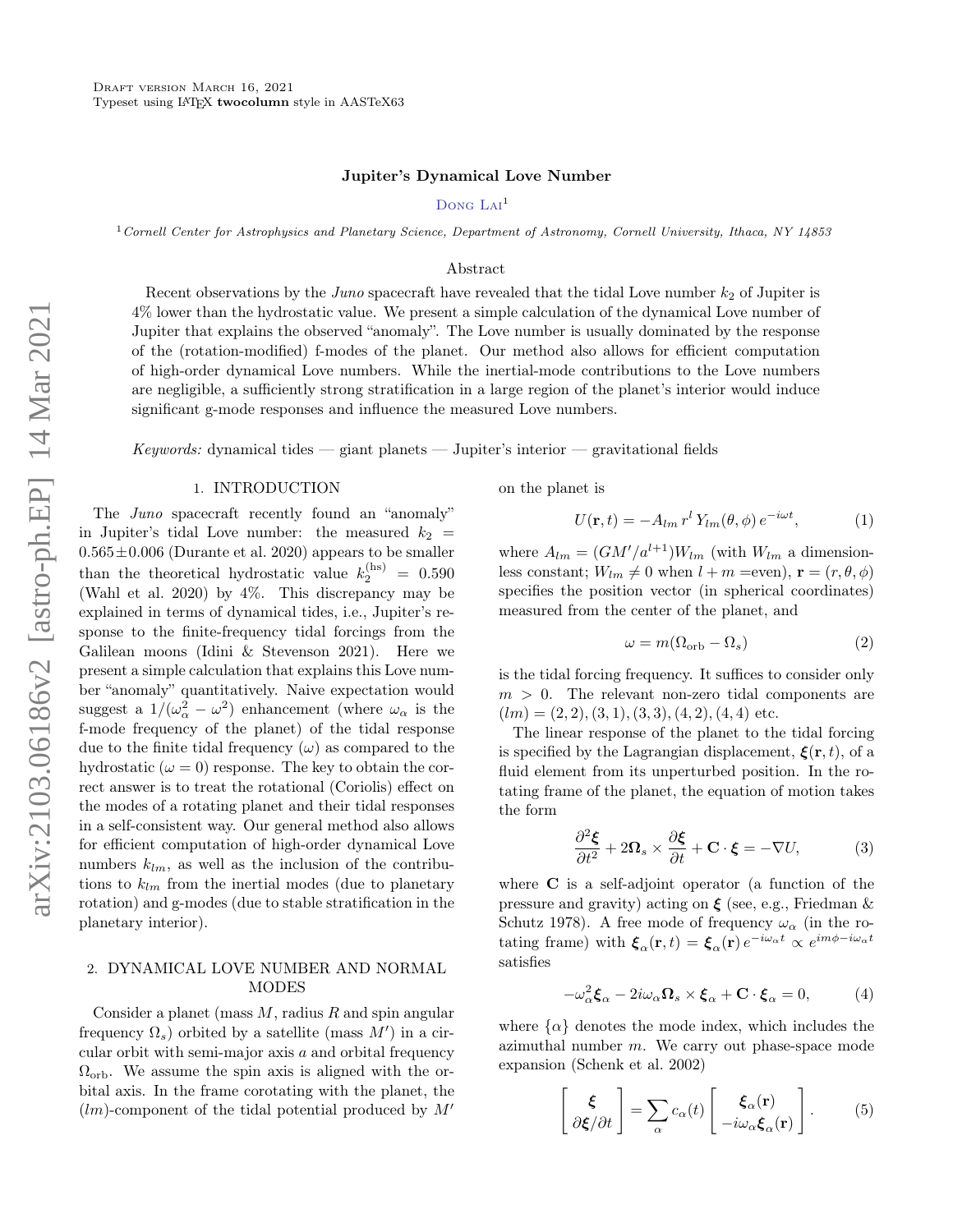Using the orthogonality relation  $\langle \boldsymbol{\xi}_{\alpha}, 2i\boldsymbol{\Omega}_{s} \times \boldsymbol{\xi}_{\alpha'} \rangle$  +  $(\omega_{\alpha} + \omega_{\alpha'})\langle \xi_{\alpha}, \xi_{\alpha'} \rangle = 0$  (for  $\alpha \neq \alpha'$ ), where  $\langle A, B \rangle \equiv$  $\int d^3x \, \rho \left( A^* \cdot B \right)$ , we find (Lai & Wu 2005)

$$
\dot{c}_{\alpha} + i\omega_{\alpha}c_{\alpha} = \frac{iQ_{\alpha,lm}}{2\varepsilon_{\alpha}}A_{lm}e^{-i\omega t},\tag{6}
$$

where

<span id="page-1-0"></span>
$$
Q_{\alpha,lm} \equiv \langle \xi_{\alpha}, \nabla (r^l Y_{lm}) \rangle = \int d^3x \, r^l \, Y_{lm} \, \delta \rho_{\alpha}^*, \tag{7}
$$

$$
\varepsilon_{\alpha} \equiv \omega_{\alpha} + \langle \xi_{\alpha}, i\Omega_{s} \times \xi_{\alpha} \rangle, \tag{8}
$$

and we have used the normalization  $\langle \boldsymbol{\xi}_{\alpha}, \boldsymbol{\xi}_{\alpha} \rangle = 1$ . In Eq. [\(7\)](#page-1-0),  $\delta \rho_{\alpha}$  is the Eulerian density perturbation associated with the eigenfunction  $\xi_{\alpha}$ .

Equation [\(6\)](#page-1-1) has stationary solution

$$
c_{\alpha}(t) = \frac{Q_{\alpha,lm}}{2\varepsilon_{\alpha}(\omega_{\alpha} - \omega)} A_{lm} e^{-i\omega t}.
$$
 (9)

The gravitational perturbation associated with the density perturbation  $\delta \rho(\mathbf{r}, t) = \sum_{\alpha} c_{\alpha}(t) \delta \rho_{\alpha}(\mathbf{r})$ , evaluated at the planet's surface  $(r = R)$ , is

$$
\delta\Phi(\mathbf{r},t)\Big|_{r=R} = -\sum_{\alpha} c_{\alpha}(t) \frac{4\pi}{2l+1} \frac{GMQ_{\alpha,lm}}{R} Y_{lm}.
$$
 (10)

Thus the tidal Love number is

<span id="page-1-2"></span>
$$
k_{lm} = \frac{\delta \Phi}{U}\Big|_{r=R} = \frac{2\pi}{2l+1} \sum_{\alpha} \frac{\bar{Q}^2_{\alpha,lm}}{\bar{\varepsilon}_{\alpha}(\bar{\omega}_{\alpha} - \bar{\omega})}.
$$
 (11)

In the above equation, the tidal overlap coefficient  $\bar{Q}_{\alpha,lm}$ and the mode frequencies  $\bar{\omega}_{\alpha}$  and  $\bar{\varepsilon}_{\alpha}$  are in units where  $G = M = R = 1$ , i.e.,  $\bar{\omega}_{\alpha} = \omega_{\alpha}/(GM/R^3)^{1/2}$ , etc. Note that for a given  $m > 0$ , the sum in Eq. [\(11\)](#page-1-2) includes modes with positive  $\omega_{\alpha}$  and negative  $\omega_{\alpha}$ , corresponding to prograde (with respect to the planet's rotation) and retrograde modes.

#### 3. F-MODE CONTRIBUTION

In most situations, the sum in Eq. [\(11\)](#page-1-2) is dominated by f-modes since they have the largest tidal overlap  $Q_{\alpha,lm}$ . For planetary rotation rate  $\Omega_s$  much less than the breakup rate  $(GM/R^3)^{1/2}$ , (e.g.,  $\overline{\Omega}_s = 0.288$  for Jupiter), the effect of rotation on the modes can be treated perturbatively (e.g. Unno et al. 1989). Let  $\omega_0$  $(0, 0)$  be the mode frequency of a non-rotating planet, then for a given  $m > 0$ , the sum in Eq. [\(11\)](#page-1-2) includes

<span id="page-1-4"></span>
$$
\varepsilon_{\alpha} \simeq \pm \omega_0,\tag{12}
$$

$$
\omega_{\alpha} = \pm \omega_0 - mC\Omega_s,\tag{13}
$$

with

<span id="page-1-3"></span>
$$
mC \equiv \int d^3x \,\rho \,\xi_{\alpha,0}^* \cdot (i\hat{\mathbf{z}} \times \xi_{\alpha,0})
$$

$$
= m \int_0^R dr \,\rho r^2 (2\xi_r \xi_{\perp} + \xi_{\perp}^2), \tag{14}
$$

<span id="page-1-1"></span>**Table 1.** Oscillation modes of non-rotating polytropic  $(n = 1)$ planet model

|                  |                | $\omega_0$          | $Q_l$           | $\overline{C}$ |
|------------------|----------------|---------------------|-----------------|----------------|
| $\Gamma_1=2$     |                |                     |                 |                |
| $l=2$            | f              | $0.1227E + 01$      | $0.5579E + 00$  | $0.4991E + 00$ |
|                  | p1             | $0.3462E + 01$      | 0.2690E-01      | $0.1119E + 00$ |
| $l=3$            | f              | $0.1698E + 01$      | $0.5846E + 00$  | $0.3321E + 00$ |
|                  | p1             | $0.3975E + 01$      | 0.4054E-01      | 0.8627E-01     |
| $l = 4$          | f              | $0.2037E + 01$      | $0.5979E + 00$  | $0.2489E + 00$ |
|                  | p1             | $0.4409E + 01$      | $0.4623E - 01$  | 0.6984E-01     |
| $\Gamma_1 = 2.4$ |                |                     |                 |                |
| $l=2$            | f              | $0.1230E + 01$      | $0.5580E + 00$  | $0.4985E + 00$ |
|                  | g1             | $0.4688E + 00$      | $-0.1313E-01$   | $0.1057E + 00$ |
|                  | g2             | $0.3270E + 00$      | 0.3071E-02      | $0.1342E + 00$ |
|                  | g3             | $0.2526E + 00$      | $-0.8961E-03$   | $0.1464E + 00$ |
| $l=3$            | f              | $0.1703E + 01$      | $0.5850E + 00$  | $0.3317E + 00$ |
|                  | g1             | $0.5681E + 00$      | $-0.1216E-01$   | 0.3321E-01     |
|                  | g2             | $0.4117E + 00$      | $0.3257E-02$    | $0.5622E - 01$ |
|                  | g3             | $0.3254E + 00$      | $-0.1031E-02$   | $0.6603E-01$   |
| $\Gamma_1=2.4$   | for            | $r \in [0.5, 0.7],$ | [0.85, 0.93]    |                |
| $l=2$            | f              | $0.1228E + 01$      | $0.5580E + 00$  | $0.4988E + 00$ |
|                  | g1             | $0.3664E + 00$      | $-0.6986E - 02$ | 0.9279E-01     |
|                  | g2             | $0.2022E + 00$      | 0.1408E-02      | $0.1207E + 00$ |
|                  | g3             | $0.1565E + 00$      | $-0.1546E-03$   | $0.1467E + 00$ |
| $l=3$            | f              | $0.1701E + 01$      | $0.5849E + 00$  | $0.3319E + 00$ |
|                  | g1             | $0.4489E + 00$      | $-0.6067E-02$   | 0.2790E-01     |
|                  | g2             | $0.2749E + 00$      | $0.2049E-02$    | 0.4166E-01     |
|                  | g <sub>3</sub> | $0.2126E + 00$      | $-0.1567E-03$   | $0.6622E - 01$ |

NOTE— $\omega_0$  and  $Q_l$  are the mode frequency and tidal overlap coefficient (Eq. [7\)](#page-1-0), both in units such that  $G = M = R = 1$ , and  $C$  is defined in Eq.  $(14)$ . The planet's density profile is that of  $n = 1$  polytrope (with the equation of state  $P \propto \rho^2$ ). The first model has  $\Gamma_1$  (the adiabatic index) equal to  $\Gamma = 1 + 1/n$ , and we list the properties for the f-mode and the first radialorder p-mode. The second model has  $\Gamma_1 = 2.4$  throughout the planet, and the third model has  $\Gamma_1 = 2.4$  only in two regions  $(r/R \in [0.5, 0.7], [0.85, 0.93])$  and  $\Gamma_1 = \Gamma$  otherwise (the transition width is  $0.025R$ ; see Eq. [26\)](#page-4-0), and we list the properties for the f-mode and the first three radial-order gmodes. Note that when  $|Q_l| \ll 1$ , the quoted  $Q_l$  values are only accurate in 2-3 significant figures.

where  $\xi_{\alpha,0} = [\xi_r(r)\hat{\mathbf{r}} + \xi_{\perp}(r)r\nabla_{\perp}]Y_{lm}$  is the mode eigenvector of a non-rotating planet. To a good approximation, we can also set  $Q_{\alpha,lm}$  to be the non-rotating value, i.e,

$$
Q_{\alpha,lm} \simeq Q_l. \tag{15}
$$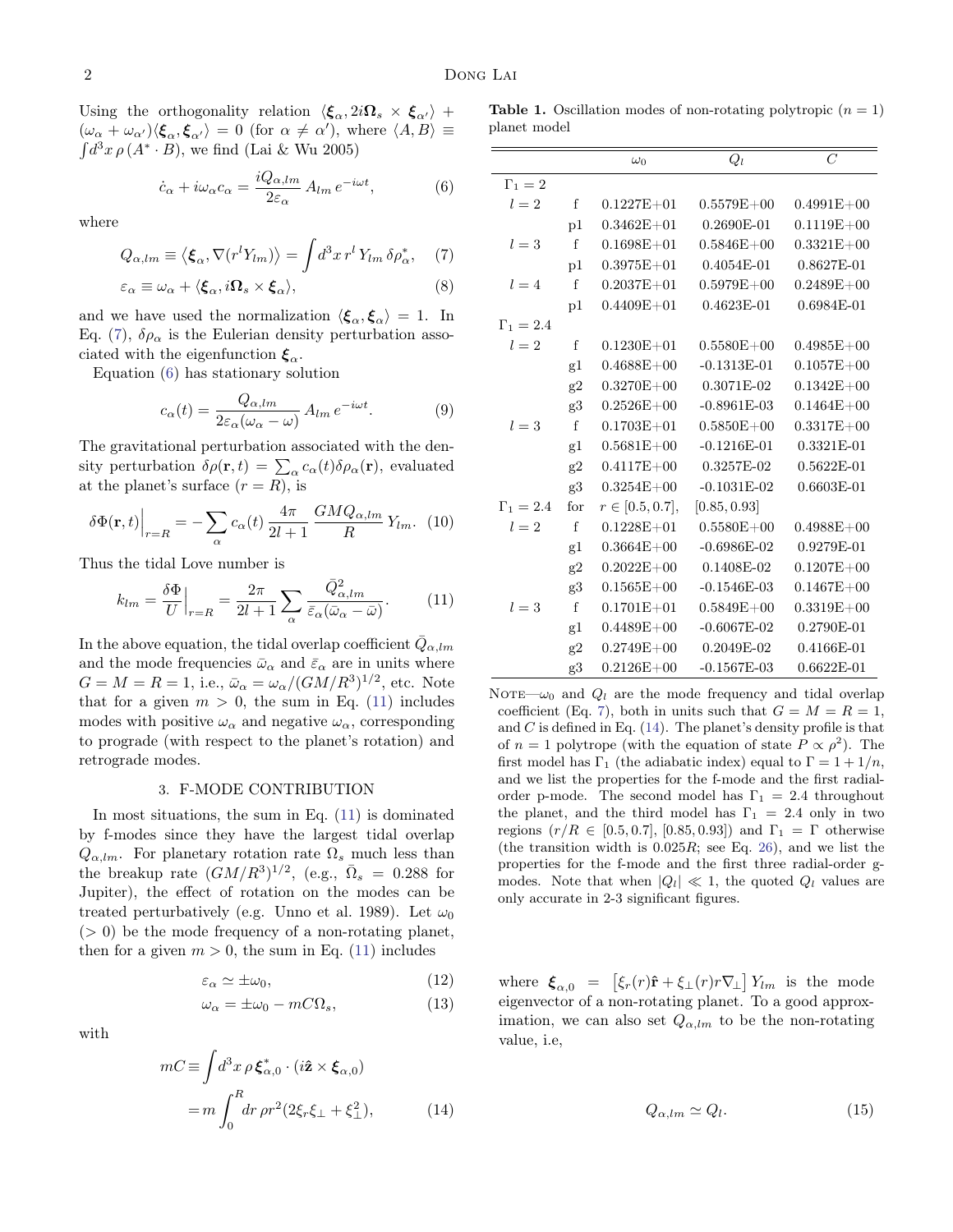

**Figure 1.** Dynamical correction  $\Delta k_{lm}/k_{lm}^{(\text{hs})} = (k_{lm} \langle k_{lm}^{\rm (hs)} \rangle / k_{lm}^{\rm (hs)}$  to Jupiter's tidal Love number as a funtion of the orbital frequency  $\Omega_{\rm orb}$  of the perturbing satellite (in units of the spin frequency  $\Omega_s$ ). All results (solid curves) are computed using the  $n = 1$  (isentropic) polytrope model, except that the dot-dashed curve is for  $k_2 = k_{22}$  computed using the  $n = 0.9$  polytrope model. The vertical dashed lines specify the orbital frequencies of Io, Europa, Ganymede and Callisto (from right to left). The  $-4\%$  "anomaly" of  $k_2$  observed by *Juno* can be explained by the planetary model with  $n \approx 1$ .

Thus Eq. [\(11\)](#page-1-2) reduces to

<span id="page-2-0"></span>
$$
k_{lm} \simeq \left(\frac{4\pi}{2l+1}\right) \frac{\bar{Q}_l^2}{\bar{\omega}_0^2 - (mC\bar{\Omega}_s + \bar{\omega})^2}.
$$
 (16)

For an incompressible planet model  $(n = 0)$  polytrope), the  $l = 2$  mode (Kelvin mode) has

$$
\bar{\omega}_0 = \frac{2}{\sqrt{5}}, \quad \bar{Q}_2 = \left(\frac{3}{2\pi}\right)^{1/2}, \quad C = \frac{1}{2}.
$$
\n(17)

Thus

$$
k_2 \equiv k_{22} \simeq \frac{3}{2} \left[ 1 - \frac{5}{4} (\bar{\Omega}_s + \bar{\omega})^2 \right]^{-1},\tag{18}
$$

with  $\bar{\omega} = 2(\bar{\Omega}_{\text{orb}} - \bar{\Omega}_s).$ 

Giant planets are approximately described by a  $n = 1$ polytrope (corresponding to  $P \propto \rho^2$ ). Table 1 list the numerical values of  $\omega_0$ ,  $Q_l$  and C for several nonrotating poltropic models (with different levels of stratification; see Section 5). For  $l = m = 2$  tidal response

(and  $n = 1$ ),  $2C \simeq 1$ , we have

$$
k_2 \simeq 0.520 \left[ 1 - 0.664 (\bar{\Omega}_s + \bar{\omega})^2 \right]^{-1}.
$$
 (19)

Applying to the Jupiter-Io system: Jupiter has  $\overline{\Omega}_s =$ 0.288 [with spin period 9.925 hrs and  $2\pi (R^3/GM)^{1/2} =$ 2.863 hrs], Io has  $\bar{\Omega}_{\rm orb} = 0.0674$  (orbital period 1.769 days), so  $\bar{\omega} = -0.441$ . Thus the hydrostatic and dynamical  $k_s$  values are

$$
k_2^{\text{(hs)}} = 0.550, \quad k_2 = 0.528 = 0.960 \, k_2^{\text{(hs)}} \tag{20}
$$

This explains the 4% discrepancy between  $k_2$  and  $k_2^{\text{(hs)}}$ . Note that our static  $k_2^{(hs)}$  does not agree with the value (0.590) from Wahl et al. (2020). This could arise for two reasons: (i) The simple  $n = 1$  polytropic model does not precisely represent Jupiter's internal structure; (ii) In deriving Eq. [\(16\)](#page-2-0), we have neglected order  $\bar{\Omega}_s^2$  $corrections to the mode frequency and the tidal overlap<sup>1</sup>.$  $corrections to the mode frequency and the tidal overlap<sup>1</sup>.$  $corrections to the mode frequency and the tidal overlap<sup>1</sup>.$ Figure 1 shows the dynamical corrections  $\delta_{lm} \equiv$  $\Delta k_{lm}/k_{lm}^{(hs)}=(k_{lm}-k_{lm}^{(hs)})/k_{lm}^{(hs)}$  to Jupiter's tidal Love

numbers as a function of the orbital frequency  $\Omega_{\rm orb}$  of the perturbing satellite. These results are obtained using the  $n = 1$  isentropic model, which gives the hydrostatic values  $k_{lm}^{(\rm hs)} \simeq 0.550, 0.213, 0.219, 0.121, 0.123$ for  $(lm) = (22), (31), (33), (42), (44),$  respectively. Although these hydrostatic values may not correspond to the "true" values for Jupiter because of the simplicity of the polytrope model and the  $\bar{\Omega}_s^2$  corrections (see above), the dynamical corrections  $\delta_{lm}$  shown in Fig. 1 are robust.

Our results depicted in Fig. 1 can be compared to those of Idini & Stevenson (2021) obtained using more complicated calculations (see their Table 2). Our  $\delta_{22}$ ,  $\delta_{33}$  and  $\delta_{44}$  values (evaluated for the orbital frequencies of Io, Europa, Ganymede and Callisto) agree reasonably well with theirs, but our  $\delta_{31}$ ,  $\delta_{42}$  values are a factor of a few smaller.

Finally, using Table 1, we can easily check that the contributions from p-modes to  $k_{\text{lm}}$  are negligible.

## 4. INERTIAL-MODE CONTRIBUTION

In addition to f-modes and p-modes, a rotating planet possesses a spectrum of inertial modes supported by Coriolis force.

<span id="page-2-1"></span><sup>1</sup> Both  $\bar{\omega}_0^2$  and  $\bar{Q}_l^2$  in Eq. [\(16\)](#page-2-0) can have corrections of order  $\bar{\Omega}_s^2$ . These corrections do not affect  $\Delta k_2 / k_2^{\text{(hs)}}$  to the leading order. Note that for  $n = 0$  (incompressible MacLaurin spheroid), the exact expressions for the mode frequency and tidal overlap coefficient are available [see Eq. (3.4) and Eq. (3.22) of Ho & Lai (1999)].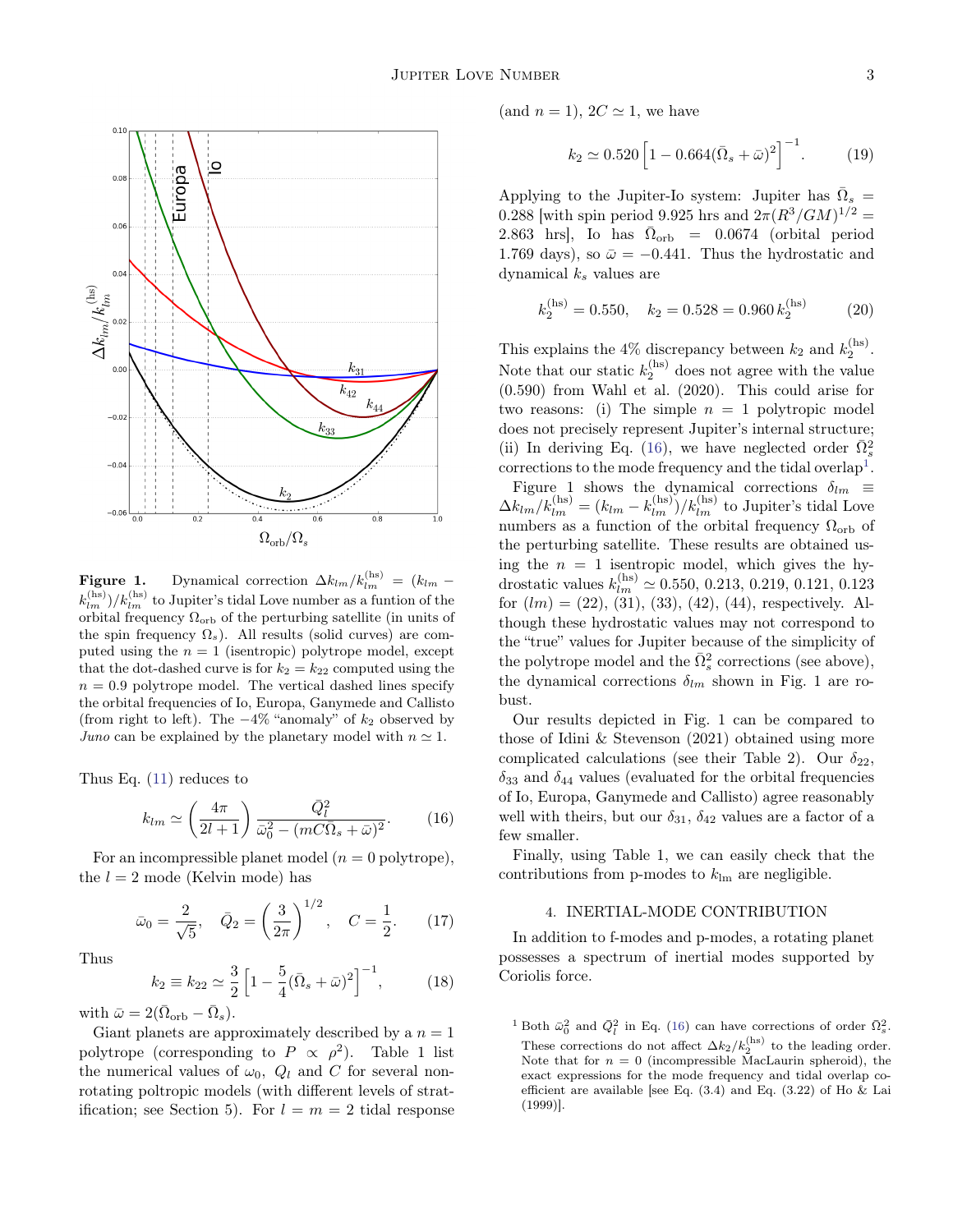For  $n = 1$  polytrope, the  $m = 2$  inertial modes have been computed by Xu & Lai (2017) using a spectral code. The mode properties are

$$
\omega_+ = 0.556 \Omega_s, \ \varepsilon_+ = 0.28 \Omega_s, \ \bar{Q}_+ = 0.015 \bar{\Omega}_s^2 \qquad (21)
$$

for the prograde mode, and

$$
\omega_- = -1.10 \Omega_s, \ \varepsilon_- = -0.55 \Omega_s, \ \bar{Q}_- = 0.010 \bar{\Omega}_s^2 \quad (22)
$$

for the retrograde mode, where  $Q_{\pm}$  is the tidal coupling coefficient  $Q_{\alpha,22}$ . Since  $\omega < 0$ , we can write the inertial mode contribution of  $k_2$  as

$$
k_{2, \text{in}} = \frac{2\pi}{5} \left[ \frac{\bar{Q}_{+}^{2}}{\bar{\varepsilon}_{+}(\bar{\omega}_{+} + |\bar{\omega}|)} + \frac{\bar{Q}_{-}^{2}}{|\bar{\varepsilon}_{-}|(|\bar{\omega}_{-}| - |\bar{\omega}|)} \right]. \quad (23)
$$

Define  $\hat{\omega} \equiv \omega / \Omega_s$  (and similarly  $\hat{\omega}_{\pm}$  and  $\hat{\epsilon}_{\pm}$ ) and  $\hat{Q}_{\pm} \equiv$  $\bar{Q}_{\pm}/\bar{\Omega}_s^2$ , we have

$$
k_{2, \text{in}} = \frac{2\pi}{5} \,\bar{\Omega}_s^2 \left[ \frac{\hat{Q}_+^2}{\hat{\varepsilon}_+(\hat{\omega}_+ + |\hat{\omega}|)} + \frac{\hat{Q}_-^2}{|\hat{\varepsilon}_-|(|\hat{\omega}_-| - |\hat{\omega}|)} \right].
$$
\n(24)

For  $n = 1$  polytrope, this gives

$$
k_{2, \text{in}} = \frac{2\pi}{5} \,\bar{\Omega}_s^2 \times 10^{-4} \left( \frac{8.04}{0.556 + |\hat{\omega}|} + \frac{1.82}{1.10 - |\hat{\omega}|} \right). \tag{25}
$$

For Jupiter-Io system,  $\hat{\omega} = 2\Omega_{\rm orb}/\Omega_s - 2 = -1.53$ , it is clear that  $k_{2,\text{in}} \ll 1$ . In general, unless  $|\hat{\omega}|$  happens to be very close to  $|\hat{\omega}$ <sub>−</sub> | (to within 10<sup>-4</sup>), the contribution of the inertial modes to the Love number is negligible.

# 5. STABLE STRATIFICATION AND G-MODE **CONTRIBUTION**

In Sections 3-4 we considered fully isentropic models for Jupiter, i.e., the adiabatic index  $\Gamma_1 \equiv (\partial \ln P / \partial \ln \rho)_s$ equals the polytropic index  $\Gamma \equiv d \ln P / d \ln \rho = 1 + 1/n$ . In reality, some regions of the planet may be stably stratified, with  $\Gamma_1 > \Gamma$ . Indeed, the gravity measurement by Juno and structural modeling suggest that Jupiter have a diluted core and a total heavy-element mass of 10-24 Earth masses, with the heavy elements distributed within an extended region covering nearly half of Jupiter's radius (Wahl et al. 2017; Debras & Chaberier 2019; Stevenson 2020). The composition gradient outside the diluted core would provide stable stratification, and the planet would then possess g-modes. Another stable region may exist between  $(0.8-0.9)R$  and 0.93R (Debras & Chaberier 2019).

To explore of how g-modes influence the tidal love numbers, we consider three simple planetary models, all having a  $n = 1$  density profile  $(\Gamma = 2)$ , but with different adiabatic index profiles: (i)  $\Gamma_1 = 2.4$  throughout the



**Figure 2.** Same as Fig. 1, but for the  $n = 1$ ,  $\Gamma_1 = 2.4$ planetary model, which possesses g-modes. The heavy solid curves include the contributions of f-modes and first three radial-order g-modes to  $k_{lm}$ , the light solid curves include only f-modes (for the  $n = 1$  isentropic model, as in Fig. 1).



**Figure 3.** Same as Fig. 2, but for the  $n = 1$  model with stable stratification only in the region  $r/R \in [0.5, 0.7]$  (see Eq. [26\)](#page-4-0).

planet (see Table 1); (ii)  $\Gamma_1 = 2.4$  only in the stable region  $\bar{r} = r/R \in [0.5, 0.7]$  (with a transition width of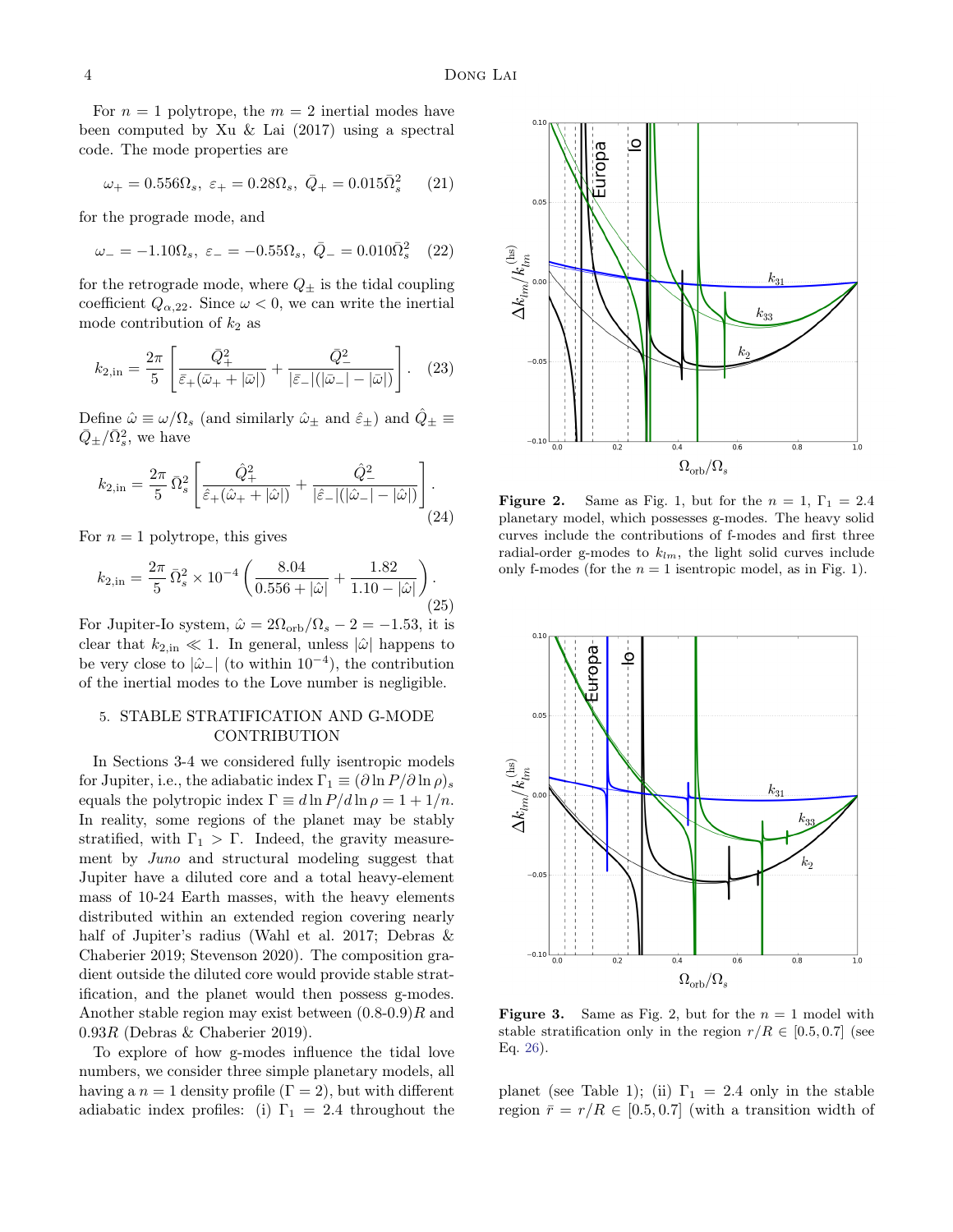

**Figure 4.** Same as Fig. 2, but for the  $n = 1$  model with stable stratification in two regions:  $r/R \in [0.5, 0.7]$  and [0.85, 0.93].

0.025) and  $\Gamma_1 = \Gamma = 1 + 1/n$  otherwise, i.e.,

$$
\Gamma_1(r) = 2 + \frac{0.4}{[1 + e^{40(\bar{r} - 0.7)}][1 + e^{-40(\bar{r} - 0.5)}]}
$$
(26)

(iii)  $\Gamma_1 = 2.4$  only in two stable regions  $\bar{r} = r/R \in$  $[0.5, 0.7]$  and  $[0.85, 0.93]$  (with a transition width of 0.025) and  $\Gamma_1 = \Gamma = 1 + 1/n$  otherwise (see Table 1).

For each model, we compute the f-modes and g-modes of a nonrotating planet (see Table 1), and use Eqs. [\(12\)](#page-1-4)- [\(13\)](#page-1-4) to account for the effect of rotation on the modes. We include only the first three radial-order g-modes in our calculation of  $k_{lm}$ . The perturbative approach of the rotational effect is approximately valid for these modes since  $mC\Omega_s$  is less than the mode frequency  $|\omega_0|$ .

Figures 2-4 show the results for the dynamical Love numbers based on the three models. It is obvious that significant dynamical correction to the hydrostatic  $k_{lm}^{(\rm hs)}$ lm occurs around the resonance, where  $\omega_{\alpha} = \omega$ . The "strength" of each resonance is measured by the tidal overlap coefficient, and a large  $|Q_l|$  value implies that the "width" of the resonant feature is larger (see Eq. [16\)](#page-2-0). For the  $\Gamma_1 = 2.4$  model, the stratification is strong,

# $VE$  NUMBER  $5$

the broad/strong resonance with the  $g_1$  mode can affect  $k_{lm}$  associated with the Galilean moons (Fig. 2). For the model with the stable stratified region restricted to  $r/R \in [0.5, 0.7]$  (Fig. 3), the resonance feature is much weaker/narrower, but still  $\Delta k_2 / k_2^{\text{(hs)}}$  becomes  $-5\%$  for Io. When the model further includes the stratified region at  $r/R \in [0.85, 0.93]$  (Fig. 4), the resonance features shift and broaden, and  $k_{31}$  becomes affected for the Galilean moons. Obviously, these results are for illustrative purpose, but they indicate that resonance features due to stable stratification in the planet's interior may influence the the measured dynamical Love numbers.

Note that Figures 2-4 do not include contributions from high-order g-modes. These modes (with mode frequencies comparable to  $\Omega_s$ ) become mixed with inertial modes (so-called "inertial-gravity" modes; see Xu & Lai  $2017$ ) and cannot be treated using Eqs.  $(12)-(13)$  $(12)-(13)$  $(12)-(13)$ . However, because of their small tidal overlap coefficients, they are unlikely to be important contributors to  $k_{lm}$ except for the coincidence of an extremely close resonance.

## 6. CONCLUSION

<span id="page-4-0"></span>We have derived a general equation (Eq. [11\)](#page-1-2) for computing the dynamical Love number  $k_{lm}$  of a rotating giant planet in response to the tidal forcings from its satellites. In most situations, the Love number is dominated by the tidal response of f-modes, and the general expression reduces to Eq. [\(16\)](#page-2-0), which can be easily evaluated using the mode properties of nonrotating planet models (see Table 1). We show that the 4% discrepancy between the measured  $k_2$  of Jupiter and the theoretical hydrostatic value can be naturally explained by the dynamical response of Jupiter's f-modes to the tidal forcing from Io – the key is to include the rotational (Coriolis) effect in the tidal response in a self-consistent way. We also show that the contributions of the inertial modes to the Love number  $k_2$  are negligible.

We have also explored the effect of stable stratification in Jupiter's interior on the Love numbers. If sufficiently strong stratification exists in a large region of the planet's interior, g-mode resonances may influence the dynamical Love numbers associated with the tidal forcing from the Galilean moons. Thus, precise measurements of various  $k_{lm}$  could provide constraints on the planet's interior stratification.

## REFERENCES

Debras, F., & Chabrier, G. 2019, Astrophys. J. 872, 100

Durante, D., et al. 2020, Geophysical Research Letters, 47, e2019GL086572

Friedman, J.L., & Schutz, B.F. 1978, Astrophys. J. 221, 937

Ho, W.C.G., & Lai, D. 1999, MNRAS, 308, 153